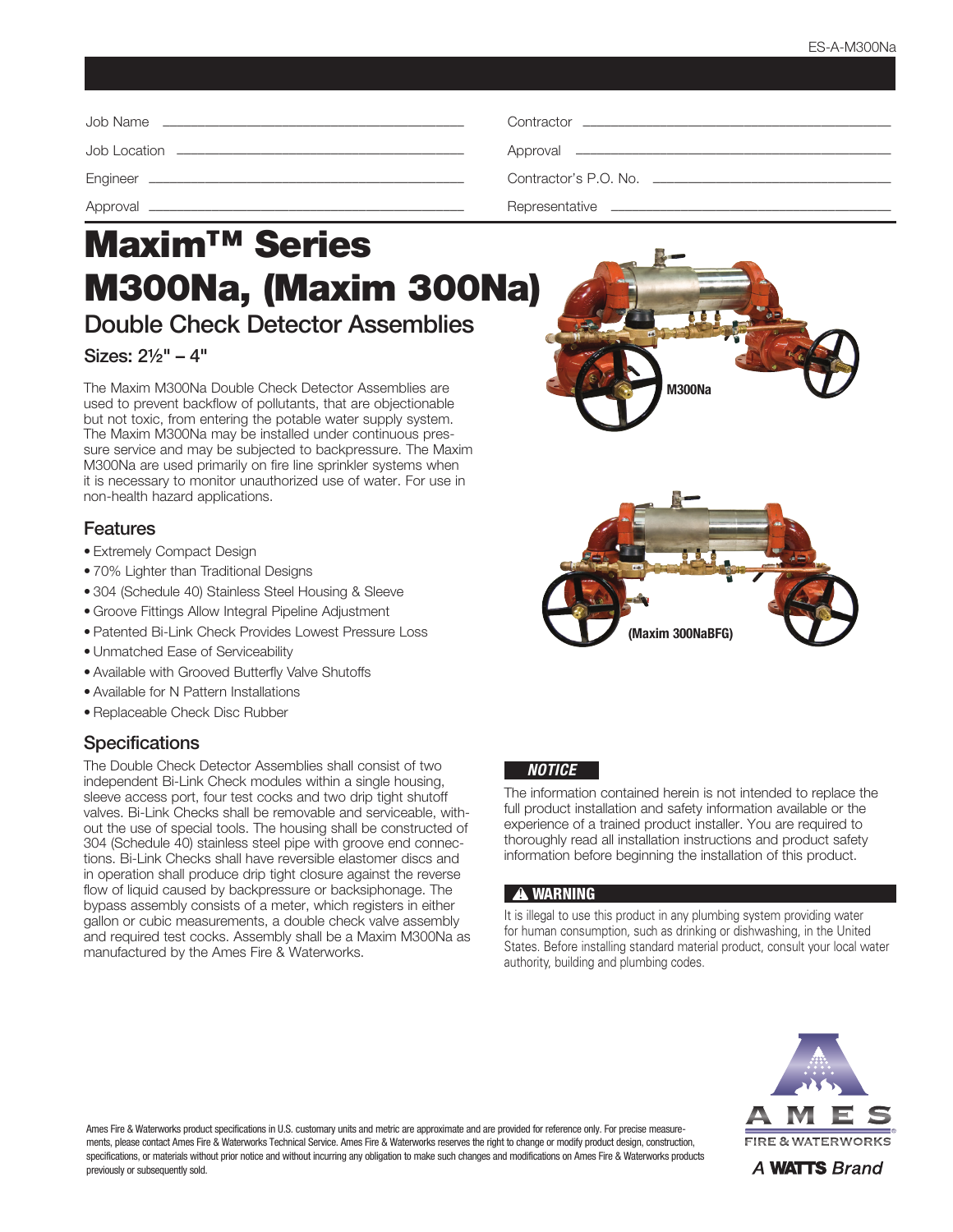# **Configurations**

"N" pattern horizontal

## **Materials**

|                    | Housing & Sleeve: 304 (Schedule 40) Stainless Steel |
|--------------------|-----------------------------------------------------|
| Elastomers:        | EPDM and Buna-N                                     |
| Bi-Link Checks:    | Noryl <sup>®</sup> , Stainless Steel                |
| Check Discs:       | Reversible EPDM                                     |
| <b>Test Cocks:</b> | Lead Free* Bronze Body                              |
| Pins & Fasteners:  | 300 Series Stainless Steel                          |
| Springs:           | <b>Stainless Steel</b>                              |
|                    |                                                     |

## Available Models

- OSY UL/FM flanged outside stem and yoke resilient seated gate valves
- BFG UL/FM grooved gear operated butterfly valves w/ tamper switch
- \*OSY FxG Flanged inlet gate connection and grooved outlet gate connection
- \*OSY GxF Grooved inlet gate connection and flanged outlet gate connection
- \*OSY GxG Grooved inlet gate connection and grooved outlet gate connection

Available with grooved NRS gate valves - consult factory\* Post indicator plate and operating nut available - consult factory\* \*Consult factory for dimensions

# Pressure — Temperature

Temperature Range: 33°F – 110°F (0.5°C – 43°C) Maximum Working Pressure: 175psi (12.1 bar)

# Dimensions — Weights



#### M300Na

| <b>SIZE</b>             |                  |      |                 |        | <b>DEMINSIONS</b> |     |                |     |                  |     |     | WEIGHT       |
|-------------------------|------------------|------|-----------------|--------|-------------------|-----|----------------|-----|------------------|-----|-----|--------------|
|                         |                  |      |                 |        |                   |     |                |     |                  |     |     | M300Na       |
| $^{\prime\prime\prime}$ | in               | mm   | in              | mm     | in                | mm  | in             | mm  | in               | mm  | lbs | kgs.         |
| $2\frac{1}{2}$          | $29\frac{1}{16}$ | 738  | $22^{3}/4$      | 578    | $15^{13}/_{16}$   | 402 | $8^{13}/_{16}$ | 223 | $13\frac{3}{16}$ | 335 | 147 | $\sim$<br>b/ |
|                         | $30\frac{1}{2}$  | 775  | $22\frac{3}{4}$ | 578    | $17\frac{1}{8}$   | 435 | $9^{3}/_{16}$  | 223 | $14\frac{1}{2}$  | 368 | 172 | 78           |
|                         | 393/4            | 1010 | $30\frac{3}{4}$ | $78 -$ | $20\%$            | 518 | 111/16         | 297 | $15\frac{3}{16}$ | 386 | 256 | 116          |

Note: For 21⁄2" - 4" horizontal/vertical instructions, send for literature ES-A-M-300/300N.



#### M300NaBFG

| <b>SIZE</b>    |                 |     |                 |                 |                  |     |                |     |                 |     |                           | <b>WEIGHT</b> |
|----------------|-----------------|-----|-----------------|-----------------|------------------|-----|----------------|-----|-----------------|-----|---------------------------|---------------|
|                |                 |     |                 |                 |                  |     |                |     |                 |     |                           | M300NaBFG     |
| in.            | in.             | mm  | in.             | mm              | in.              | mm  | in.            | mm  | in.             | mm  | lbs.                      | kgs.          |
| $2\frac{1}{2}$ | $29\%$          | 759 | $22\frac{1}{8}$ | 562             | $14^{15}/_{16}$  | 379 | $8^{13}/_{16}$ | 223 |                 | 330 | 78                        | 35            |
|                | $30\frac{3}{4}$ | 781 | $22^{3}/4$      | 578             | $15\frac{7}{16}$ | 392 | $9^{3}/_{16}$  | 233 | $13\frac{1}{2}$ | 343 | O <sub>1</sub><br>$\circ$ | $\sim$<br>υı  |
|                | 39              | 991 | $30\frac{3}{4}$ | 78 <sup>2</sup> | 18               | 457 | 111/16         | 297 |                 | 381 | 156                       |               |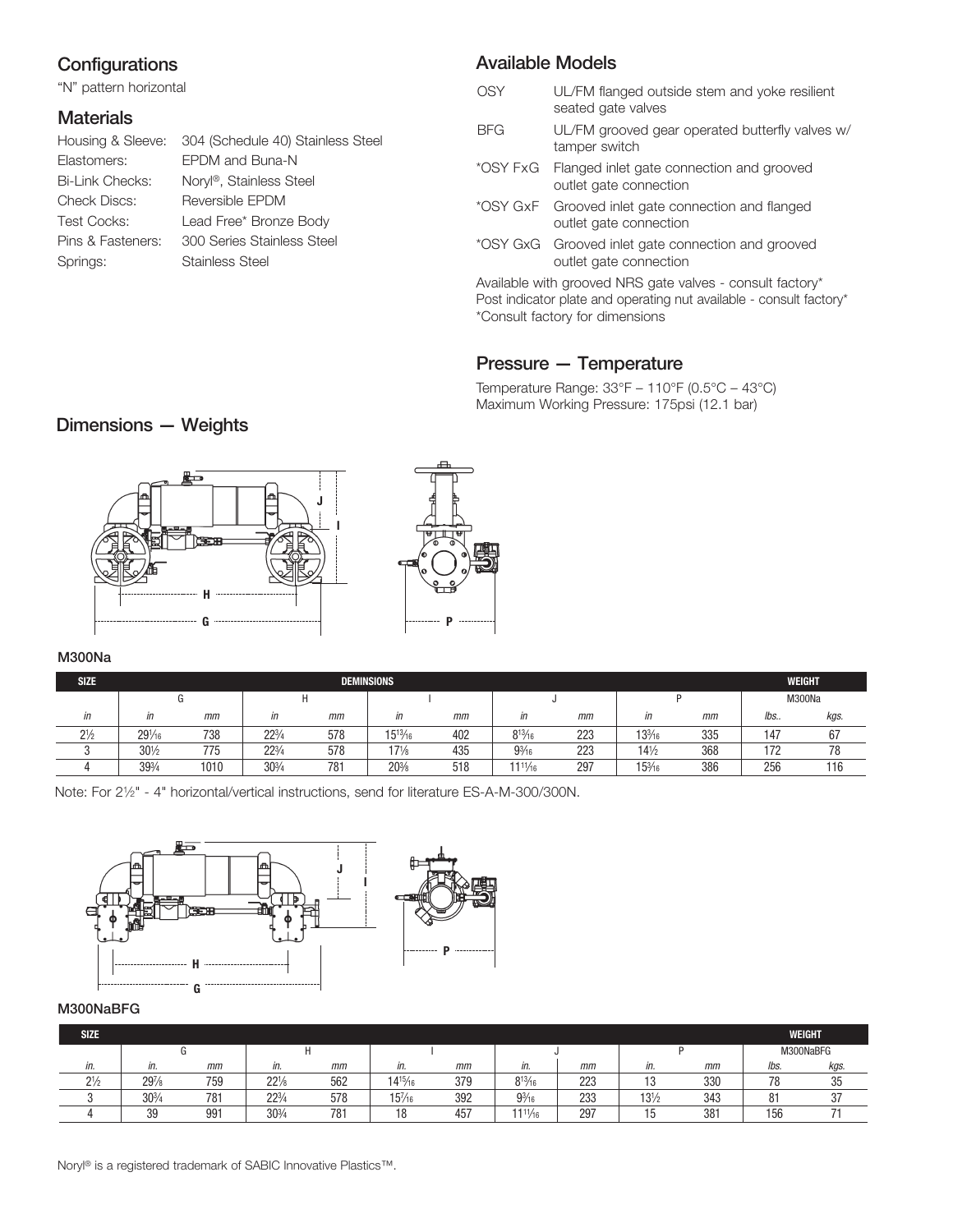# Approvals

- Approved by the Foundation for Cross-Connection Control and Hydraulic Research at The Unversity of Southern California (FCCCHR-USC) (Excluding 6" Z Pattern configuration)
- AWWA C551-92

For additional approval information please contact the factory or visit our website at www.amesfirewater.com



#### **Capacity**

UL/FM Certified Flow Characteristics Flow characteristics collected using butterfly shutoff valves. See literature S-MAXIM-200, 300 for gate valve flow characteristics  $*$  = Rated flow  $**$  = UL Tested  $---$  = N-Pattern







|--|

Inquire with governing authorities for local installation requirements